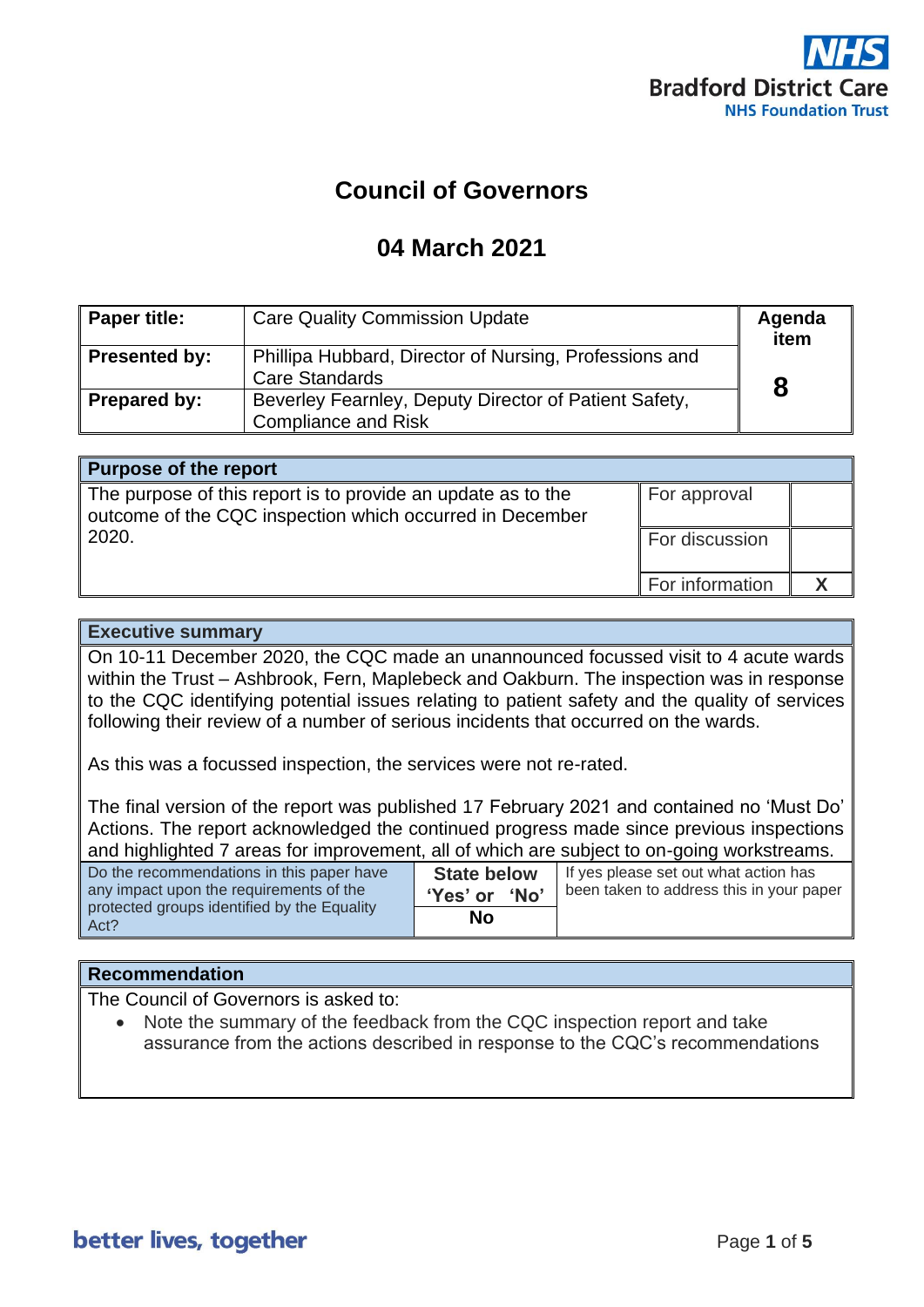

|                                                                          |                                              |                                                                      |                                                                | мех вошлавного             |
|--------------------------------------------------------------------------|----------------------------------------------|----------------------------------------------------------------------|----------------------------------------------------------------|----------------------------|
| <b>Strategic vision</b>                                                  |                                              |                                                                      |                                                                |                            |
|                                                                          | Please mark those that apply with an X       |                                                                      |                                                                |                            |
| <b>Providing</b><br>excellent quality<br>services and<br>seamless access | <b>Creating the</b><br>best place to<br>work | <b>Supporting</b><br>people to live<br>to their fullest<br>potential | <b>Financial</b><br>sustainability<br>growth and<br>innovation | Governance<br>and well-led |
|                                                                          |                                              |                                                                      |                                                                |                            |

| <b>Care Quality Commission domains</b> |                  |                   |               |                 |
|----------------------------------------|------------------|-------------------|---------------|-----------------|
| Please mark those that apply with an X |                  |                   |               |                 |
| <b>Safe</b>                            | <b>Effective</b> | <b>Responsive</b> | <b>Caring</b> | <b>Well Led</b> |
|                                        |                  |                   |               |                 |
|                                        |                  |                   |               |                 |

| <b>Relationship to the Board</b><br><b>Assurance Framework</b><br>  (BAF) | The work contained with this report links to the following<br>strategic risk(s) as identified in the BAF:                                                                        |  |
|---------------------------------------------------------------------------|----------------------------------------------------------------------------------------------------------------------------------------------------------------------------------|--|
| Links to the Corporate Risk<br><b>Register (CRR)</b>                      | The work contained with this report links to the following<br>corporate risk(s) as identified in the CRR:                                                                        |  |
| Compliance and regulatory<br>implications                                 | The following compliance and regulatory implications<br>have been identified as a result of the work outlined in this<br>report:<br><b>Regulation 12</b><br><b>Regulation 17</b> |  |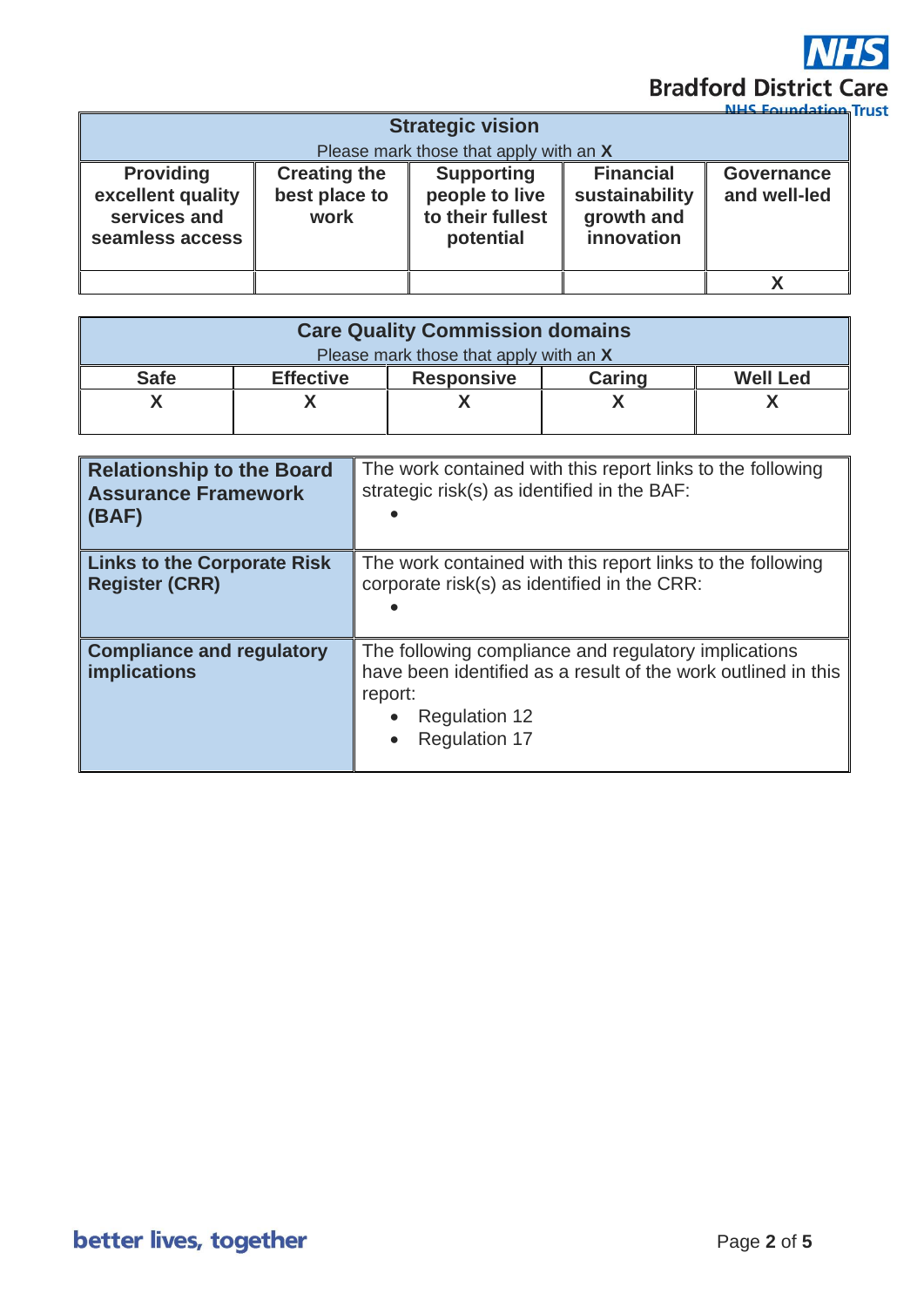

## **Meeting of the Council of Governors 04 March 2021**

## **Care Quality Commission Unannounced Inspection 10 and 11 December 2020 – Report**

#### **1 Purpose**

The purpose of this report is to provide an update as to the outcome of the CQC inspection which occurred in December 2020.

#### **2 Background**

On 10-11 December 2020, the CQC made an unannounced focussed visit to 4 acute wards within the Trust – Ashbrook, Fern, Maplebeck and Oakburn. The inspection was in response to the CQC identifying potential issues relating to patient safety and the quality of services on these wards following their review of a number of serious incident investigation reports submitted to them by the Trust.

As this was a focussed inspection, the services were not re-rated.

The report was published 17 February 2021 and contained no 'Must Do' Actions. The report acknowledged the continued progress made since previous inspections and highlighted 7 areas for improvement, all of which are subject to on-going workstreams.

#### **3 Inspection Findings**

The report highlighted a number of positive findings, specifically that:

- The service provided safe care. Ward environments were safe and clean. The wards had enough nurses and doctors. Staff assessed and managed risk well. They minimised the use of restrictive practices, managed medicines safely and followed good practice with respect to safeguarding.
- Staff developed care plans informed by a comprehensive assessment. They provided a range of treatments suitable to the needs of the patients and in line with national guidance about best practice.
- Staff understood and discharged their roles and responsibilities under the Mental Health Act 1983 and the Mental Capacity Act 2005.
- Staff treated patients with compassion and kindness, respected their privacy and dignity, and understood the individual needs of patients. They involved patients and families and carers in care decisions.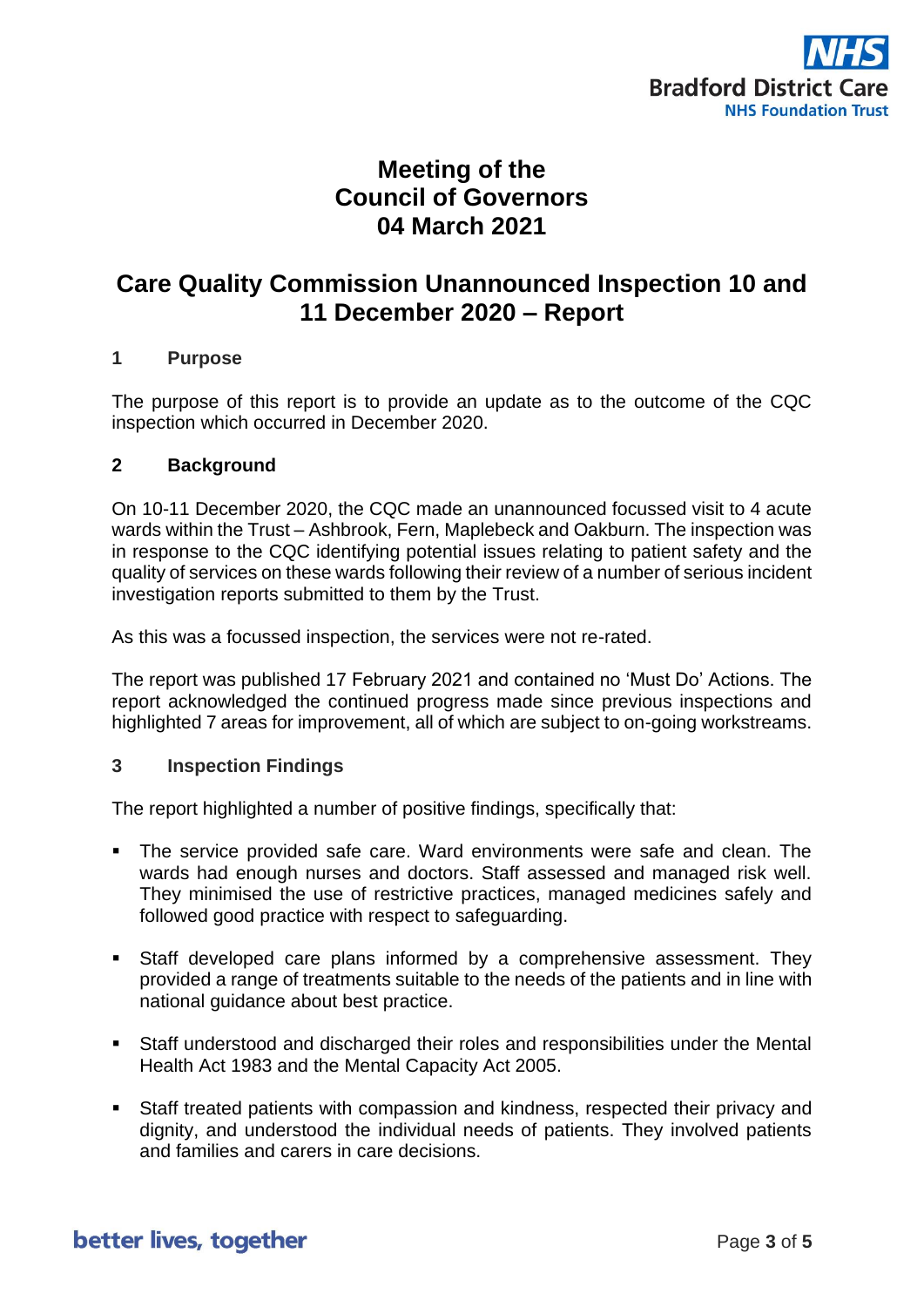

■ The service was well led and the governance processes ensured that ward procedures ran smoothly.

However, it also identified 7 specific areas of improvement. Many of these were already identified improvement workstreams for the Trust and therefore the specific actions in response to the recommendations represent a continuation of the work that was already being undertaken. These are described below.

#### **i. The Trust should ensure that daily environmental checks are completed.**

This was in specific reference to one ward, Fern, where these had not been routinely completed. The service manager has put in place a series of audits of the environmental checks on Fern ward and is working with the ward manager to ensure that these are completed in line with Trust guidance. The embeddedness of this will be tested as part of our Quality and Safety visits

#### **ii. The Trust should ensure a clear definition between office accommodation and the clinical room environment on Fern Ward.**

This was as a result of the CQC identifying that the ward manager was using a clinical room as her office space. The Estates team have reviewed the space available on the ward and, in agreement with the clinical and infection prevention teams, have developed a proposal to combine the current examination and clinical rooms and then repurpose the examination room as an office.

### **iii. The Trust should ensure that staff are compliant with mandatory training requirements.**

This was in specific reference to Oakburn (MAV training) and Ashbrook and Maplebeck (ILS training), which were below 75% at the time of the inspection. This was a result of the fact that following the Covid19 outbreak, in line with Government guidance, face to face training was temporarily suspended until COVID safe lesson plans and environments were identified to deliver the necessary training. Face to face training as been resumed but numbers of places are restricted due to environmental constraints in order to manage infection prevention and control risks. A prioritisation process for allocating training places is in place targeting those staff whose date expires soonest or are already out of date and we have sourced alternative additional capacity we can utilise during this period. Once COVID restrictions are lifted we will ensure that the corresponding increase in capacity is utilised to bring any areas that have not been returned to compliance back up to the required level.

### **iv. The Trust should ensure that all care plans are personalised.**

This was in response to the CQC identifying 4 care plans which did not demonstrate personalisation. When these were identified to the team they were reviewed and updated with the relevant patients as needed